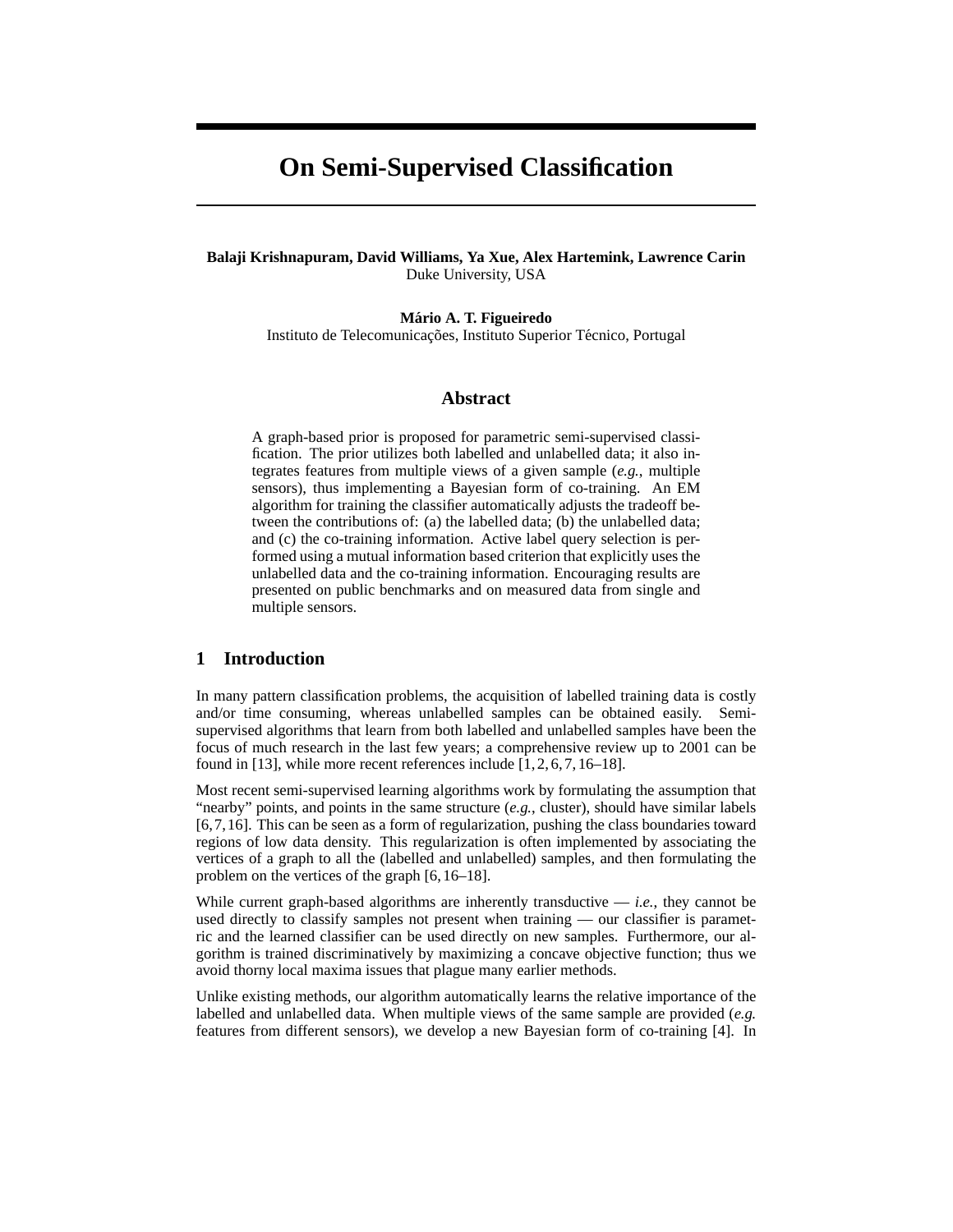addition, we also show how to exploit the unlabelled data and the redundant views of the sample (from co-training) in order to improve active label query selection [15].

The paper is organized as follows. Sec. 2 briefly reviews multinomial logistic regression. Sec. 3 describes the priors for semi-supervised learning and co-training. The EM algorithm derived to learn the classifiers is presented in Sec. 4. Active label selection is discussed in Sec. 5. Experimental results are shown in Sec. 6, followed by conclusions in Sec. 7.

## **2 Multinomial Logistic Regression**

In an m-class supervised learning problem, one is given a labelled training set  $\mathcal{D}_L$  =  $\{(x_1, y_1), \ldots, (x_L, y_L)\}\)$ , where  $x_i \in \mathbb{R}^d$  is a feature vector and  $y_i$  the corresponding class label. In "1-of-m" encoding,  $y_i = [y_i^{(1)}, \dots, y_i^{(m)}]$  is a binary vector, such that  $y_i^{(c)} = 1$  and  $y_i^{(j)} = 0$ , for  $j \neq c$ , indicates that sample i belongs to class c. In multinomial logistic regression [5], the posterior class probabilities are modelled as

$$
\log P(y^{(c)} = 1 | \mathbf{x}) = \mathbf{x}^T \mathbf{w}^{(c)} - \log \sum_{k=1}^m \exp(\mathbf{x}^T \mathbf{w}^{(k)}), \text{ for } c = 1, ..., m, (1)
$$

where  $w^{(c)} \in \mathbb{R}^d$  is the class-c weight vector. Notice that since  $\sum_{c=1}^m P(y^{(c)} = 1 | x) = 1$ , one of the weight vectors is redundant; we arbitrarily choose to set  $w^{(m)} = 0$ , and consider the  $(d(m-1))$ -dimensional vector  $\mathbf{w} = [(\mathbf{w}^{(1)})^T, ..., (\mathbf{w}^{(m-1)})^T]^T$ . Estimation of  $\mathbf{w}$  may be achieved by maximizing the log-likelihood (with  $\mathbf{Y} \equiv \{\boldsymbol{y}_1, ..., \boldsymbol{y}_L\}$ ) [5]

$$
\ell(\boldsymbol{w}) \equiv \log P(\mathbf{Y}|\boldsymbol{w}) = \sum_{i=1}^{L} \left( \sum_{c=1}^{m} y_i^{(c)} \boldsymbol{x}_i^T \boldsymbol{w}^{(c)} - \log \sum_{j=1}^{m} \exp(\boldsymbol{x}_i^T \boldsymbol{w}^{(j)}) \right).
$$
 (2)

In the presence of a prior  $p(w)$ , we seek a maximum *a posteriori* (MAP) estimate,  $\hat{\mathbf{w}} = \arg \max_{\mathbf{w}} {\{\ell(\mathbf{w}) + \log p(\mathbf{w})\}}$ . Actually, if the training data is separable,  $\ell(\mathbf{w})$  is unbounded, and a prior is crucial.

Although we focus on linear classifiers, we may see the d-dimensional feature vectors  $x$  as having resulted from some deterministic, maybe nonlinear, transformation of an input raw feature vector  $r;$   $e.g.,$  in a kernel classifier,  $\boldsymbol{x}_i = [1, K(\boldsymbol{r}_i, \boldsymbol{r}_1), ..., K(\boldsymbol{r}_i, \boldsymbol{r}_L)]$  ( $d = L+1$ ).

## **3 Graph-Based Data-Dependent Priors**

## **3.1 Graph Laplacians and Regularization for Semi-Supervised Learning**

Consider a scalar function  $f = [f_1, ..., f_{|V|}]^T$ , defined on the set  $V = \{1, 2, ..., |V|\}$  of vertices of an undirected graph  $(V, E)$ . Each edge of the graph, joining vertices i and j, is given a weight  $k_{ij} = k_{ji} \ge 0$ , and we collect all the weights in a  $|V| \times |V|$  matrix **K**. A natural way to measure how much f varies across the graph is by the quantity

$$
\sum_{i} \sum_{j} k_{ij} (f_i - f_j)^2 = 2 \mathbf{f}^T \mathbf{\Delta} \mathbf{f},
$$
\n(3)

where  $\mathbf{\Delta} = \text{diag}\{\sum_j k_{1j}, ..., \sum_j k_{|V|j}\} - \mathbf{K}$  is the so-called graph Laplacian [2]. Notice that  $k_{ij} \geq 0$  (for all  $i,j$ ) guarantees that  $\Delta$  is positive semi-definite and also that  $\Delta$  has (at least) one null eigenvalue ( $\mathbf{1}^T \mathbf{\Delta} \mathbf{1} = 0$ , where 1 has all elements equal to one).

In semi-supervised learning, in addition to  $\mathcal{D}_L$ , we are given U unlabelled samples  $\mathcal{D}_U$  =  ${x_{L+1}, \ldots, x_{L+U}}$ . To use (3) for semi-supervised learning, the usual choice is to assign one vertex of the graph to each sample in  $\mathbf{X} = [\mathbf{x}_1, \dots, \mathbf{x}_{L+U}]^T$  (thus  $|V| = L + U$ ), and to let  $k_{ij}$  represent some (non-negative) measure of "similarity" between  $x_i$  and  $x_j$ . A Gaussian random field (GRF) is defined on the vertices of V (with inverse variance  $\lambda$ )

$$
p(\mathbf{f}) \propto \exp\{-\lambda \mathbf{f}^T \mathbf{\Delta} \mathbf{f}/2\},\
$$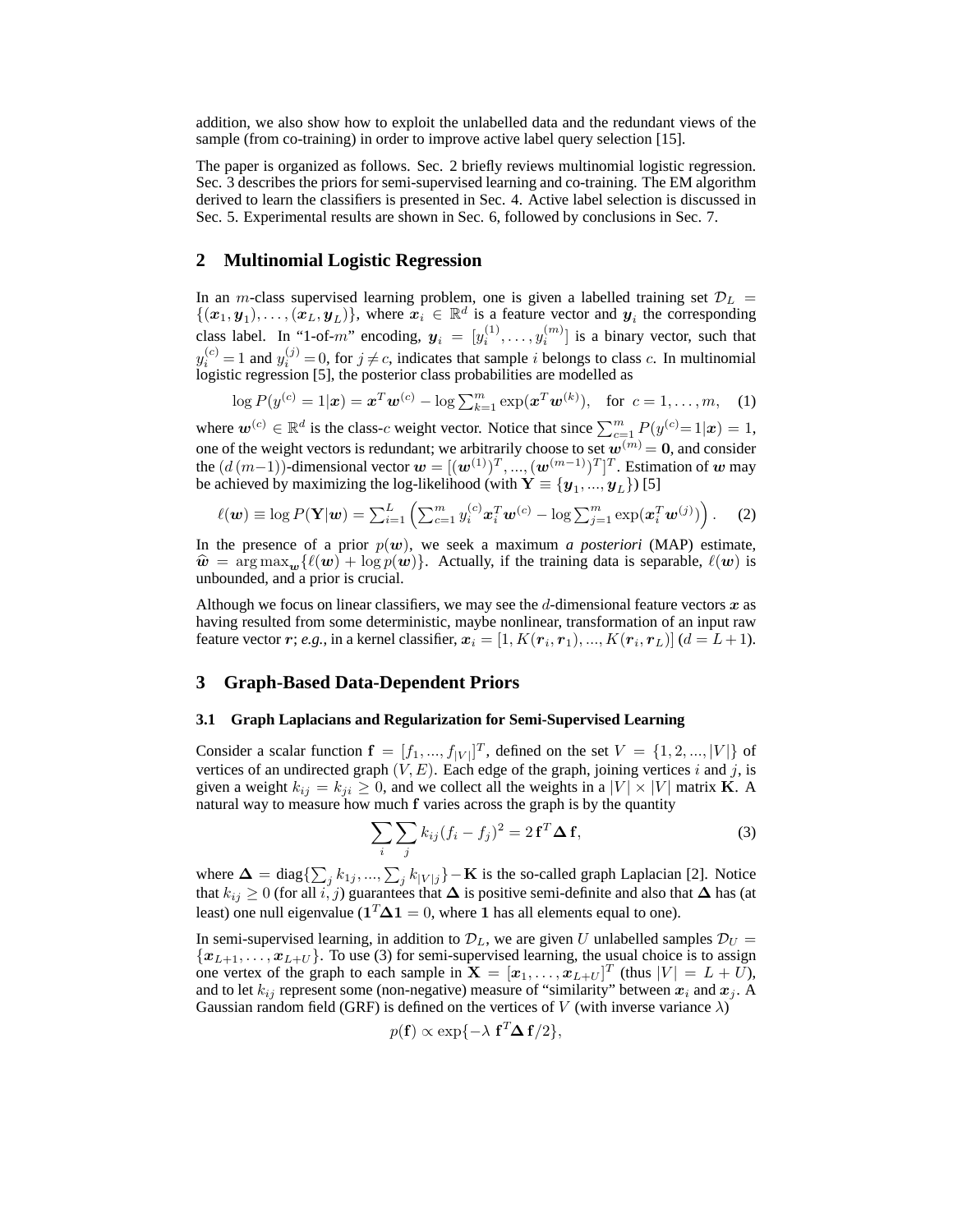in which configurations that vary more (according to (3)) are less probable. Most graphbased approaches estimate the values of f, given the labels, using  $p(f)$  (or some modification thereof) as a prior. Accordingly, they work in a strictly transductive manner.

#### **3.2 Non-Transductive Semi-Supervised Learning**

We first consider two-class problems ( $m=2,$  thus  $\boldsymbol{w}\in\mathbb{R}^d$ ). In contrast to previous uses of graph-based priors, we define  $f$  as the real function  $f$  (defined over the entire observation space) evaluated at the graph nodes. Specifically,  $f$  is defined as a linear function of  $x$ , and at the graph node i,  $f_i \equiv f(x_i) = \boldsymbol{w}^T x_i$ . Then,  $\mathbf{f} = [f_1, ..., f_{|V|}]^T = \mathbf{X}\boldsymbol{w}$ , and  $p(\mathbf{f})$ induces a Gaussian prior on w, with precision matrix  $\mathbf{A} = \mathbf{X}^T \Delta \mathbf{X}$ ,

$$
p(\mathbf{w}) \propto \exp\{-(\lambda/2) \mathbf{w}^T \mathbf{X}^T \mathbf{\Delta} \mathbf{X} \mathbf{w}\} = \exp\{-(\lambda/2) \mathbf{w}^T \mathbf{A} \mathbf{w}\}.
$$
 (4)

Notice that since  $\Delta$  is singular, A may also be singular, and the corresponding prior may therefore be improper. This is no problem for MAP estimation of  $w$  because (as is well known) the normalization factor of the prior plays no role in this estimate. If we include extra regularization, by adding a non-negative diagonal matrix to  $A$ , the prior becomes

$$
p(\mathbf{w}) \propto \exp \left\{ -\left(1/2\right) \mathbf{w}^T \left(\lambda_0 \mathbf{A} + \mathbf{\Lambda}\right) \mathbf{w} \right\},\tag{5}
$$

where we may choose  $\Lambda = \text{diag}\{\lambda_1, ..., \lambda_d\}, \Lambda = \lambda_1 \mathbf{I}$ , or even  $\Lambda = 0$ .

For  $m > 2$ , we define  $(m-1)$  identical independent priors, one for each  $\mathbf{w}^{(c)}$ ,  $c = 1, ..., m$ . The joint prior on  $\mathbf{w} = [(\mathbf{w}^{(1)})^T, ..., (\mathbf{w}^{(m-1)})^T]^T$  is then

$$
p(\mathbf{w}|\boldsymbol{\lambda}) \propto \prod_{c=1}^{m-1} \exp\{-\frac{1}{2} (\mathbf{w}^{(c)})^T \left(\lambda_0^{(c)} \mathbf{A} + \mathbf{\Lambda}^{(c)}\right) \mathbf{w}^{(c)}\} = \exp\{-\frac{1}{2} \mathbf{w}^T \mathbf{\Gamma}(\boldsymbol{\lambda}) \mathbf{w}\}, \quad (6)
$$

where  $\lambda$  is a vector containing all the  $\lambda_i^{(c)}$  parameters,  $\Lambda^{(c)} = \text{diag}\{\lambda_1^{(c)}, ..., \lambda_d^{(c)}\}$ , and

$$
\Gamma(\lambda) = \text{diag}\{\lambda_0^{(1)}, ..., \lambda_0^{(m-1)}\} \otimes \mathbf{A} + \text{block-diag}\{\mathbf{\Lambda}^{(1)}, ..., \mathbf{\Lambda}^{(m-1)}\}.
$$
 (7)

Finally, since all the  $\lambda$ 's are inverses of variances, the conjugate priors are Gamma [3]:  $p(\lambda_0^{(c)} | \alpha_0, \beta_0) = \text{Ga}(\lambda_0^{(c)} | \alpha_0, \beta_0), \text{ and } p(\lambda_i^{(c)} | \alpha_1, \beta_1) = \text{Ga}(\lambda_i^{(c)} | \alpha_1, \beta_1), \text{ for } c = 0$ 1, ...,  $m-1$  and  $i=1, ..., d$ . Usually,  $\alpha_0, \beta_0, \alpha_1$ , and  $\beta_1$  are given small values indicating diffuse priors. In the zero limit, we obtain scale-invariant (improper) Jeffreys hyper-priors.

Summarizing, our model for semi-supervised learning includes the log-likelihood (2), a prior (6), and Gamma hyper-priors. In Section 4, we present a simple and computationally efficient expectation-maximization (EM) algorithm for obtaining the MAP estimate of  $w$ .

#### **3.3 Exploiting Features from Multiple Sensors: The Co-Training Prior**

In some applications several sensors are available, each providing a different set of features. For simplicity, we assume two sensors  $s \in \{1, 2\}$ , but everything discussed here is easily extended to any number of sensors. Denote the features from sensor  $s$ , for sample  $i$ , as  $\boldsymbol{x}_{i}^{(s)}$ , and  $S_s$  as the set of sample indices for which we have features from sensor s  $(S_1 \cup S_2 =$  $\{1, ..., L + U\}$ ). Let  $O = S_1 \cap S_2$  be the indices for which both sensors are available, and  $O_U = O \cap \{L+1, ..., L+U\}$  the unlabelled subset of O.

By using the samples in  $S_1$  and  $S_2$  as two independent training sets, we may obtain two separate classifiers (denoted  $\hat{w}^1$  and  $\hat{w}^2$ ). However, we can coordinate the information from<br>both sensors by using an idea known as so training [4]; on the  $Q_{12}$  samples, classifiers  $\hat{w}^1$ both sensors by using an idea known as *co-training* [4]: on the  $O_U$  samples, classifiers  $\hat{w}^1$ and  $\hat{w}^2$  should agree as much as possible. Notice that, in a logistic regression framework, the disagreement between the two classifiers on the  $\hat{Q}_V$  samples can be measured by the disagreement between the two classifiers on the  $O<sub>U</sub>$  samples can be measured by

$$
\sum_{i\in O_U} [(\boldsymbol{w}^1)^T \boldsymbol{x}_i^{(1)} - (\boldsymbol{w}^2)^T \boldsymbol{x}_i^{(2)}]^2 = \boldsymbol{\omega}^T \mathbf{C} \boldsymbol{\omega},
$$
\n(8)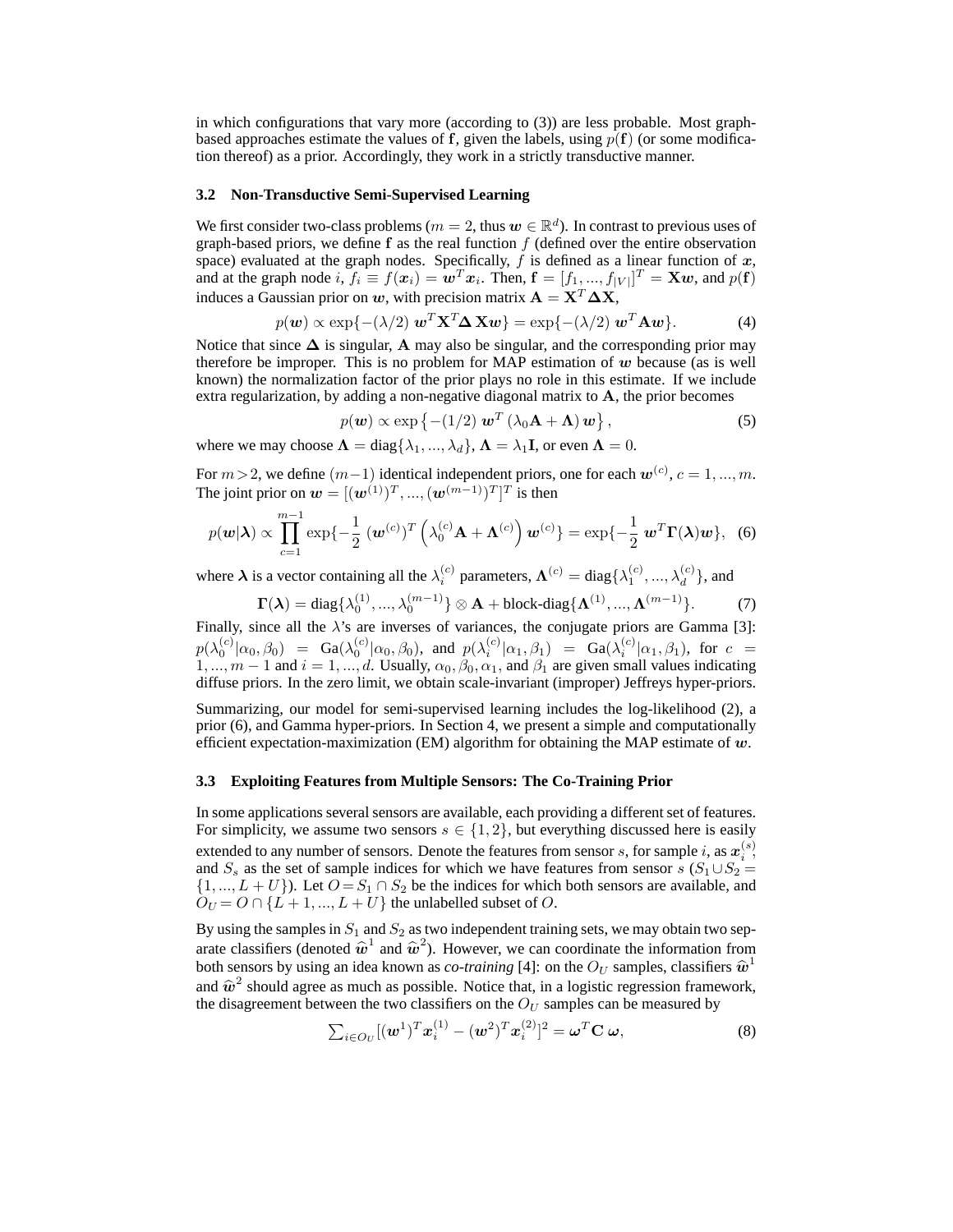where  $\omega = [(\omega^1)^T \ (\omega^2)^T]^T$  and  $\mathbf{C} = \sum_{i \in O_U} [(\mathbf{x}_i^1)^T \ (-\mathbf{x}_i^2)^T]^T [(\mathbf{x}_i^1)^T \ (-\mathbf{x}_i^2)^T]$ . This suggests the "co-training prior" (where  $\lambda_{co}$  is an inverse variance):

$$
p(\mathbf{w}^1, \mathbf{w}^2) = p(\boldsymbol{\omega}) \propto \exp\left\{ -(\lambda_{co}/2) \ \boldsymbol{\omega}^T \mathbf{C} \ \boldsymbol{\omega} \right\}.
$$
 (9)

This Gaussian prior can be combined with two smoothness Gaussian priors on  $w^1$  and  $w^2$ (obtained as described in Section 3.2); this leads to a prior which is still Gaussian,

$$
p(\boldsymbol{w}^1, \boldsymbol{w}^2) = p(\boldsymbol{\omega}) \propto \exp\left\{-(1/2)\ \boldsymbol{\omega}^T\big(\lambda_{co}\mathbf{C} + \text{block-diag}\{\boldsymbol{\Gamma}^1, \boldsymbol{\Gamma}^2\}\big)\ \boldsymbol{\omega}\right\},\qquad(10)
$$

where  $\Gamma^1$  and  $\Gamma^2$  are the two graph-based precision matrices (see (7)) for  $w^1$  and  $w^2$ . We can again adopt a Gamma hyper-prior for  $\lambda_{co}$ . Under this prior, and with a logistic regression likelihood as above, estimates of  $w^1$  and  $w^2$  can easily be found using minor modifications to the EM algorithm described in Section 4. Computationally, this is only slightly more expensive than separately training the two classifiers.

## **4 Learning Via EM**

To find the MAP estimate  $\hat{w}$ , we use the EM algorithm, with  $\lambda$  as missing data, which is equivalent to integrating out  $\lambda$  from the full posterior before maximization [8]. For simplicity, we will only describe the single sensor case (no co-training).

**E-step:** We compute the expected value of the complete log-posterior, given Y and the current parameter estimate  $\hat{w}$ :  $Q(\mathbf{w}|\hat{\mathbf{w}}) \equiv E[\log p(\mathbf{w},\boldsymbol{\lambda}|\mathbf{Y})|\hat{\mathbf{w}}]$ . Since

$$
\log p(\mathbf{w}, \boldsymbol{\lambda} | \mathbf{Y}) = \log p(\mathbf{Y} | \mathbf{w}) - (1/2) \mathbf{w}^T \mathbf{\Gamma}(\boldsymbol{\lambda}) \mathbf{w} + K,\tag{11}
$$

(where K collects all terms independent of w) is linear w.r.t. all the  $\lambda$  parameters (see (6) and (7)), we just have to plug their conditional expectations into (11):

 $Q(\boldsymbol{w}|\widehat{\boldsymbol{w}}) = \log p(\mathbf{Y}|\boldsymbol{w}) - (1/2)\boldsymbol{w}^T E[\boldsymbol{\Gamma}(\boldsymbol{\lambda})|\widehat{\boldsymbol{w}}] \ \boldsymbol{w} = \ell(\boldsymbol{w}) - (1/2)\boldsymbol{w}^T \boldsymbol{\Upsilon}(\widehat{\boldsymbol{w}}) \ \boldsymbol{w}.$  (12) We consider several different choices for the structure of the  $\Gamma$  matrix. The necessary expectations have well-known closed forms, due to the use of conjugate Gamma hyperpriors [3]. For example, if the  $\lambda_0^{(c)}$  are  $m-1$  free non-negative parameters, we have

$$
\gamma_0^{(c)} \equiv E[\lambda_0^{(c)} | \widehat{\boldsymbol{w}}] = (2 \alpha_0 + d) [2 \beta_0 + (\widehat{\boldsymbol{w}}^{(c)})^T \mathbf{A} \widehat{\boldsymbol{w}}^{(c)}]^{-1}.
$$

for  $c = 1, ..., m - 1$ . For  $\lambda_0^{(c)} = \lambda_0$ , we still have a simple closed-form expression for  $E[\lambda_0|\hat{\boldsymbol{w}}]$ , and the same is true for the  $\lambda_i^{(c)}$  parameters, for  $i > 0$ . Finally,<br>  $\Upsilon(\hat{\boldsymbol{w}}) = E[\Gamma(\lambda)|\hat{\boldsymbol{w}}]$  results from replacing the  $\lambda$ 's in (7) by the corresponding conditional  $\Upsilon(\hat{w}) \equiv E[\Gamma(\lambda)]\hat{w}$  results from replacing the  $\lambda$ 's in (7) by the corresponding conditional expectations.

**M-step:** Given matrix  $\Upsilon(\hat{w})$ , the M-step reduces to a logistic regression problem with a quadratic regularizer, *i.e.*, maximizing (12). To this end, we adopt the bound optimization approach (see details in [5, 11]). Let B be a positive definite matrix such that  $-B$  bounds below (in the matrix sense) the Hessian of  $\ell(w)$ , which is negative definite, and  $g(w)$  is the gradient of  $\ell(w)$ . Then, we have the following lower bound on  $Q(\mathbf{w}|\hat{\mathbf{w}})$ :

$$
Q(\mathbf{w}|\widehat{\mathbf{w}}) \geq l(\widehat{\mathbf{w}}) + (\mathbf{w} - \widehat{\mathbf{w}})^T \mathbf{g}(\widehat{\mathbf{w}}) - [(\mathbf{w} - \widehat{\mathbf{w}})^T \mathbf{B}(\mathbf{w} - \widehat{\mathbf{w}}) + \mathbf{w}^T \mathbf{\widehat{T}}(\widehat{\mathbf{w}})\mathbf{w}]/2.
$$

The maximizer of this lower bound,  $\hat{w}^{\text{new}} = (\mathbf{B} + \Upsilon(\hat{w}))^{-1} (\mathbf{B}\hat{w} + \mathbf{g}(\hat{w}))$ , is guaranteed to increase the O-function  $O(\hat{w}^{\text{new}}|\hat{w}) > O(\hat{w}|\hat{w})$  and we thus obtain a monotonic gento increase the Q-function,  $Q(\hat{\boldsymbol{w}}^{\text{new}}|\hat{\boldsymbol{w}}) \ge Q(\hat{\boldsymbol{w}}|\hat{\boldsymbol{w}})$ , and we thus obtain a monotonic generalized EM algorithm [5, 11]. This (maybe costly) matrix inversion can be avoided by a eralized EM algorithm [5, 11]. This (maybe costly) matrix inversion can be avoided by a sequential approach where we only maximize w.r.t. one element of  $w$  at a time, preserving the monotonicity of the procedure. The sequential algorithm visits one particular element of w, say  $w_u$ , and updates its estimate by maximizing the bound derived above, while keeping all other variables fixed at their previous values. This leads to

$$
\widehat{w}_u^{\text{new}} = \widehat{w}_u + [g_u(\widehat{\boldsymbol{w}}) - (\mathbf{\hat{T}}(\widehat{\boldsymbol{w}})\widehat{\boldsymbol{w}})_u] \left[ (\mathbf{B} + \mathbf{\hat{T}}(\widehat{\boldsymbol{w}}))_{uu} \right]^{-1},\tag{13}
$$

and  $\hat{w}_v^{\text{new}} = \hat{w}_v$ , for  $v \neq u$ . The total time required by a full sweep for all  $u = 1, ..., d$  is  $O(m d (L + d))$ ; this may be much better than the  $O((dm)^3)$  of the matrix inversion  $O(md(L+d))$ ; this may be much better than the  $O((dm)^3)$  of the matrix inversion.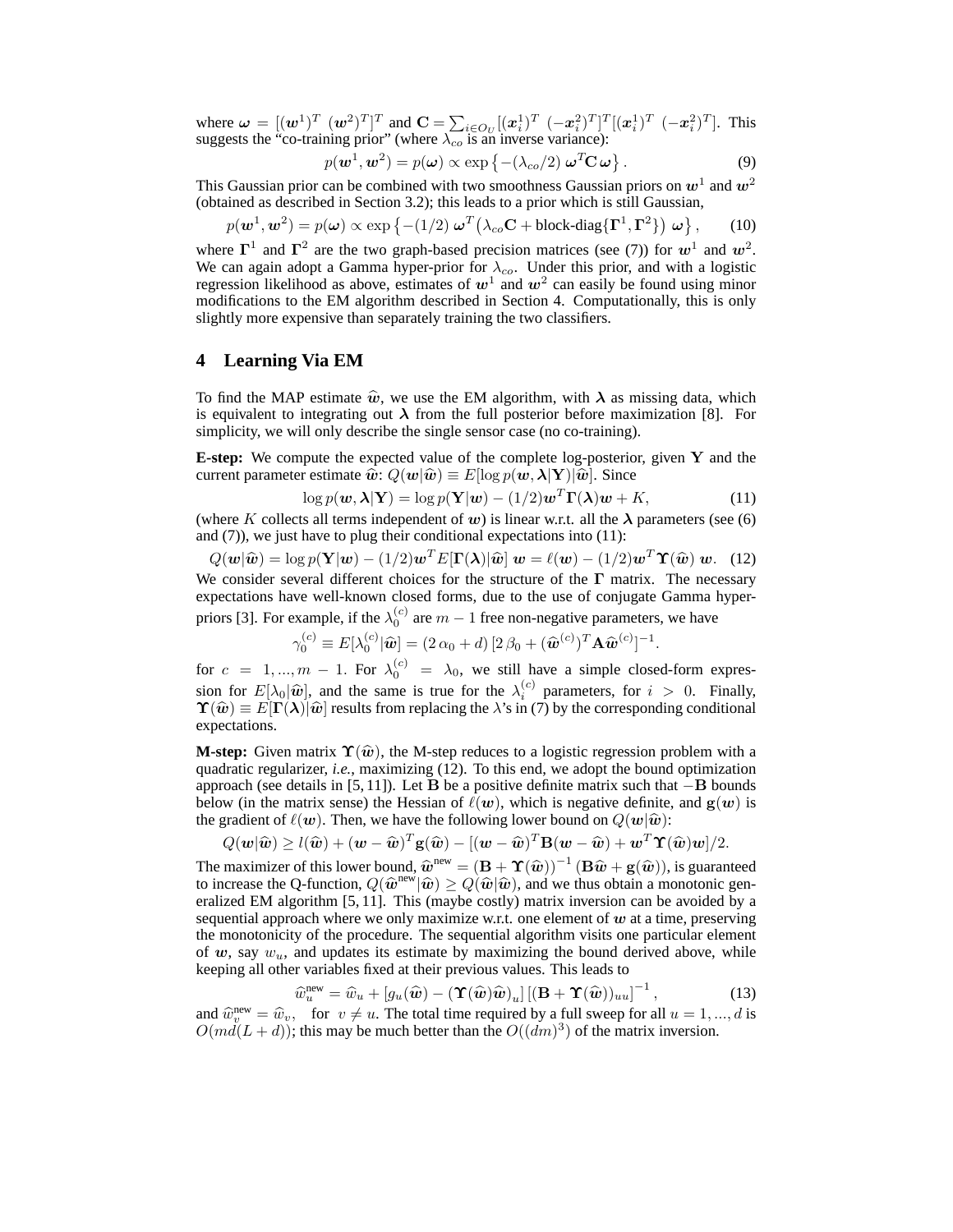## **5 Active Label Selection**

If we are allowed to obtain the label for one of the unlabelled samples, the following question arises: which sample, if labelled, would provide the most information?

Consider the MAP estimate  $\hat{w}$  provided by EM. Our approach uses a Laplace approximation of the posterior  $p(w|\mathbf{Y}) \simeq \mathcal{N}(w|\hat{w}, \mathbf{H}^{-1})$ , where  $\mathbf{\hat{H}}$  is the posterior precision matrix, *i.e.*, the Hessian of minus the log-posterior  $\mathbf{H} = \nabla^2(-\log p(\boldsymbol{w}|\mathbf{Y}))$ . This approximation is known to be accurate for logistic regression under a Gaussian prior [14]. By treating  $\Upsilon(\hat{w})$ (the expectation of  $\Gamma(\lambda)$ ) as deterministic, we obtain an evidence-type approximation [14]

$$
[\mathbf{H}\!=\!\nabla^2[-\log(p(\mathbf{Y}|\boldsymbol{w})p(\boldsymbol{w}|\mathbf{\hat{T}}(\widehat{\boldsymbol{w}})))] = \mathbf{\hat{T}}(\widehat{\boldsymbol{w}}) + \!\!\sum_{i=1}^{L}(\text{diag}\{\boldsymbol{p}_i\} - \boldsymbol{p}_i\boldsymbol{p}_i^T) \otimes \boldsymbol{x}_i\boldsymbol{x}_i^T,
$$

where  $p_i$  is the  $(m-1)$ -dimensional vector computed from (1), the c-th element of which indicates the probability that sample  $x_i$  belongs to class c.

Now let  $x_* \in \mathcal{D}_U$  be an unlabelled sample and  $y_*$  its label. Assume that the MAP estimate  $\hat{w}$  remains unchanged after including  $y_*$ . In Sec. 7 we will discuss the merits and shortcomings of this assumption, which is only strictly valid when  $L \to \infty$ . Accepting it shortcomings of this assumption, which is only strictly valid when  $L \rightarrow \infty$ . Accepting it implies that after labeling x∗, and *regardless of* y<sup>∗</sup> , the posterior precision changes to

$$
\mathbf{H}' = \mathbf{H} + (\text{diag}\{p_*\} - p_* p_*^T) \otimes x_* x_*^T.
$$
 (14)

Since the entropy of a Gaussian with precision H is  $(-1/2)$  log  $|H|$  (up to an additive constant), the mutual information (MI) between  $y_*$  and  $w$  (*i.e.*, the expected decrease in entropy of w when  $y_*$  is observed) is  $I(w; y_*) = (1/2) \log \{|\mathbf{H}'|/|\mathbf{\hat{H}}|\}$ . Our criterion is then: the best sample to label is the one that maximizes  $I(w; y_*)$ . Further insight into  $I(w; y_*)$  can be obtained in the binary case (where p is a scalar); here, the matrix identity  $|\dot{\mathbf{H}} + p_*(1-p_*)\bm{x}_*\bm{x}_*^T| = |\mathbf{H}|(1+p_*(1-p_*)\bm{x}_*^T\mathbf{H}^{-1}\bm{x}_*)$  yields

$$
I(\boldsymbol{w}; \boldsymbol{y}_{*}) = (1/2) \log(1 + p_{*}(1 - p_{*}) \boldsymbol{x}_{*}^{T} \mathbf{H}^{-1} \boldsymbol{x}_{*}).
$$
\n(15)

This MI is larger when  $p_* \approx 0.5$ , *i.e.*, for samples with uncertain classifications. On the other hand, with  $p_*$  fixed,  $I(w; y_*)$  grows with  $x_*^T H^{-1}x_*, i.e.,$  it is large for samples with high variance of the corresponding class probability estimate. Summarizing, (15) favors samples with uncertain class labels and high uncertainty in the class probability estimate.

## **6 Experimental Results**

We begin by presenting two-dimensional synthetic examples to visually illustrate our semisupervised classifier. Fig. 1 shows the utility of using unlabelled data to improve the deci-



Figure 1: Synthetic two-dimensional examples. (a) Comparison of the supervised logistic linear classifier (boundary shown as dashed line) learned only from the labelled data (shown in color) with the proposed semi-supervised classifier (boundary shown as solid line) which also uses the unlabelled samples (shown as dots). (b) A RBF kernel classifier obtained by our algorithm, using two labelled samples (shaded circles) and many unlabelled samples.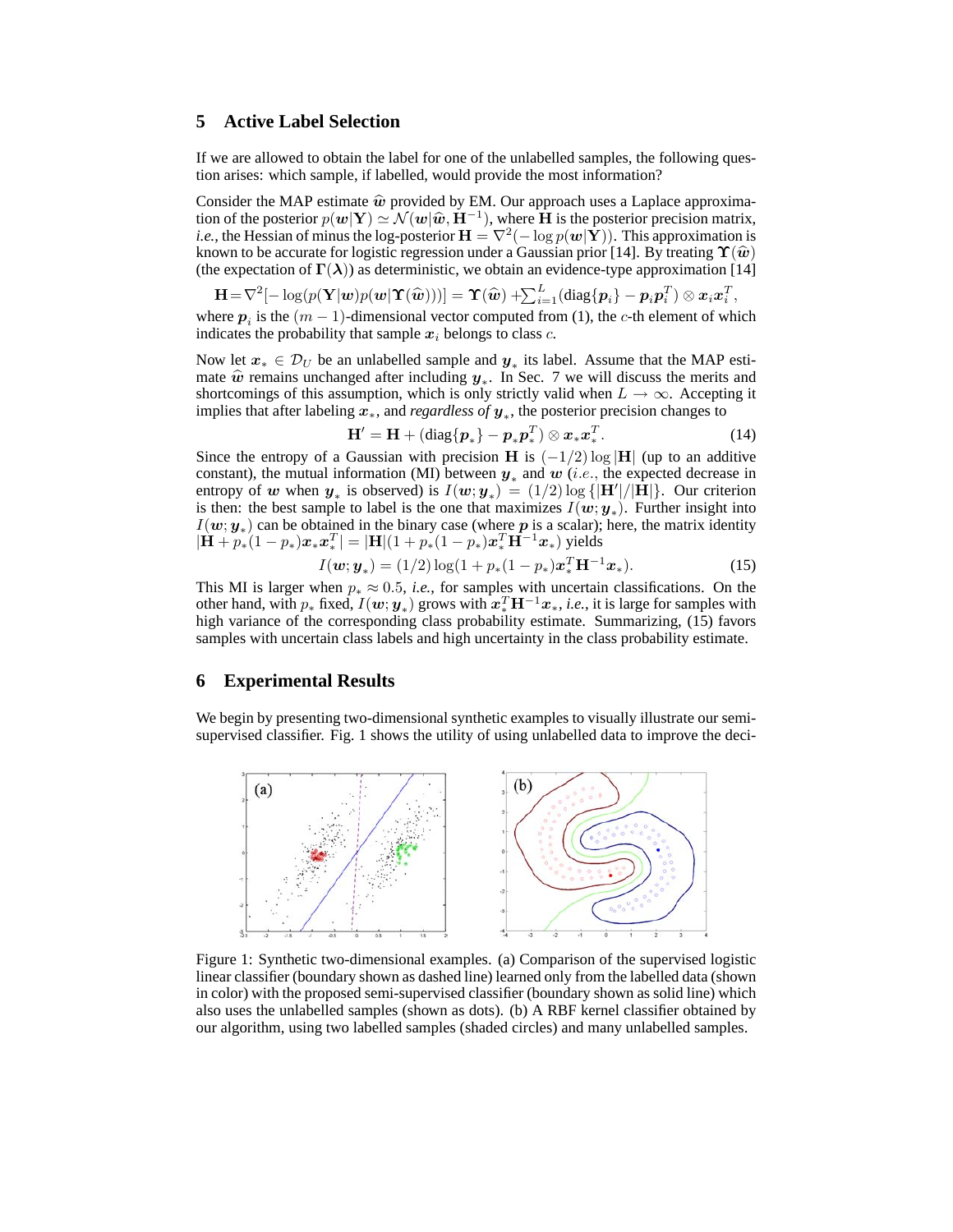

Figure 2: (a)-(c) Accuracy (on UCI datasets) of the proposed method, the supervised SVM, and the other semi-supervised classifiers mentioned in the text; a subset of samples is labelled and the others are treated as unlabelled samples. In (d), a separate holdout set is used to evaluate the accuracy of our method versus the amount of labelled and unlabelled data.

sion boundary in linear and non-linear (kernel) classifiers (see figure caption for details).

Next we show results with linear classifiers on three UCI benchmark datasets. Results with nonlinear kernels are similar, and therefore omitted to save space. We compare our method against state-of-the-art semi-supervised classifiers: the GRF method of [18], the SGT method of [10], and the transductive SVM (TSVM) of [9]. For reference, we also present results for a standard SVM. To avoid unduly helping our method, we always use a  $k=5$  nearest neighbors graph, though our algorithm is not very sensitive to k. To avoid disadvantaging other methods that do depend on such parameters, we use their *best* settings. Since these adjustments cannot be made in practice, the difference between our algorithm and the others is under-represented. Each point on the plots in Fig.  $2(a)-(c)$  is an average of 20 trials: we randomly select 20 labelled sets which are used by every method. All remaining samples are used as unlabelled by the semi-supervised algorithms.

Figs. 2(a)-(c) are transductive, in the sense that the unlabelled and test data are the same. Our logistic GRF is non-transductive: after being trained, it may be applied to classify new data without re-training. In Fig. 2(d) we present non-transductive results for the Ionosphere data. Training took place using labelled and unlabelled data, and testing was performed on 200 *new* unseen samples. The results suggest that semi-supervised classifiers are most relevant when the labelled set is small relative to the unlabelled set (as is often the case).

Our final set of results address co-training (Sec. 3.3) and active learning (Sec. 5), applied to airborne sensing data for the detection of surface and subsurface land mines. Two sensors were used: (1) a 70-band hyper-spectral electro-optic (EOIR) sensor; (2) an X-band synthetic aperture radar (SAR). A simple (energy) "prescreener" detected potential targets; for each of these, two feature vectors were extracted, of sizes 420 and 9, for the EOIR and SAR sensors, respectively. 123 samples have features from the EOIR sensor alone, 398 from the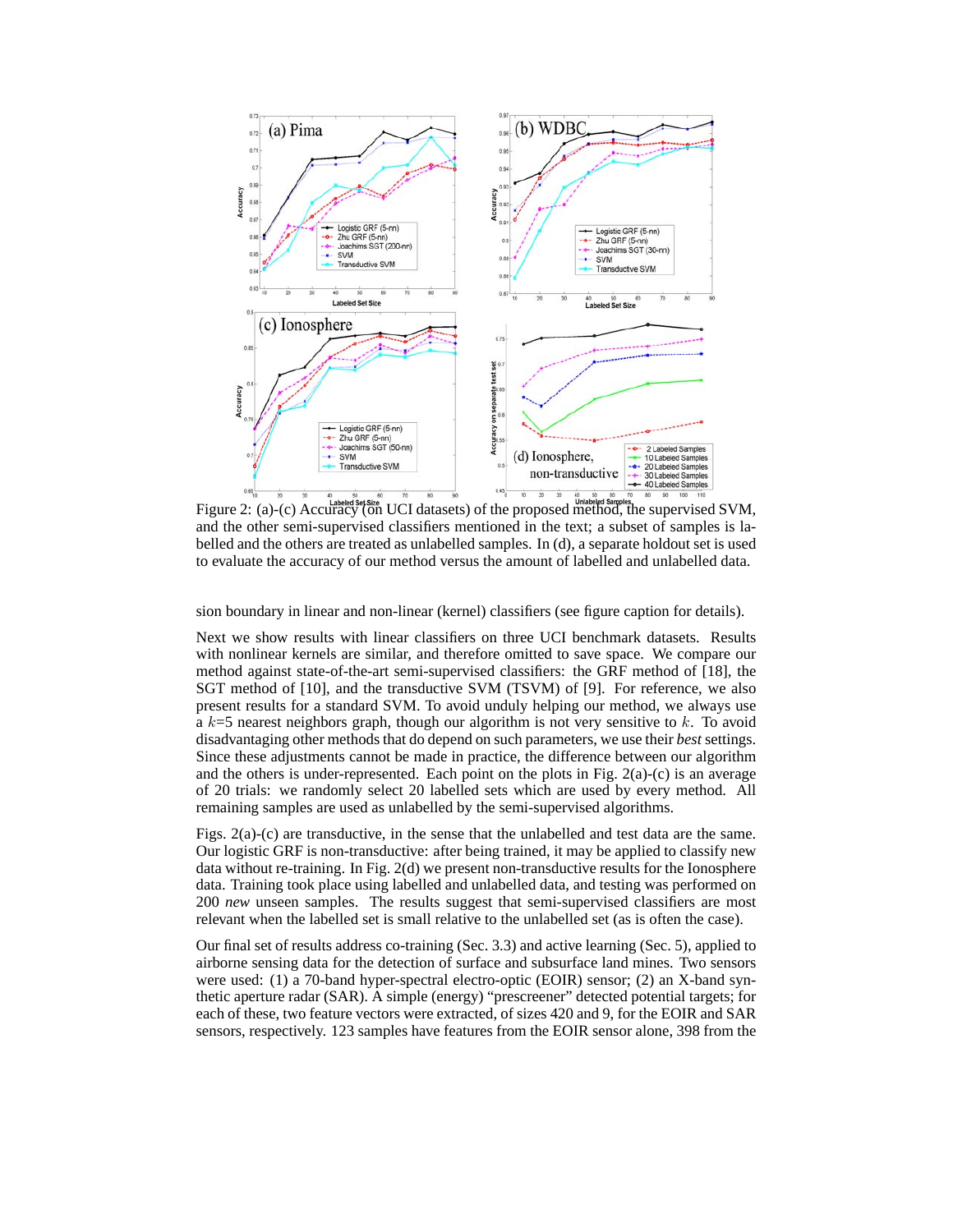

Figure 3: (a) Land mine detection ROC curves of classifiers designed using only hyperspectral (EOIR) features, only SAR features, and both. (b) Number of landmines detected during the active querying process (dotted lines), for active training and random selection (for the latter the bars reflect one standard deviation about the mean). ROC curves (solid) are for the learned classifier as applied to the remaining samples.

SAR sensor alone, and 316 from both. This data will be made available upon request.

We first consider supervised and semi-supervised classification. For the purely supervised case, a sparseness prior is used (as in [14]). In both cases a linear classifier is employed. For the data for which only one sensor is available, 20% of it is labelled (selected randomly). For the data for which both sensors are available, 80% is labelled (again selected randomly). The results presented in Fig. 3(a) show that, in general, the semi-supervised classifiers outperform the corresponding supervised ones, and the classifier learned from both sensors is markedly superior to classifiers learned from either sensor alone.

In a second illustration, we use the active-learning algorithm (Sec. 5) to only acquire the 100 most informative labels. For comparison, we also show average results over 100 independent realizations for random label query selection (error bars indicate one standard deviation). The results in Fig. 3(b) are plotted in two stages: first, mines and clutter are selected during the labeling process (dashed curves); then, the 100 labelled examples are used to build the final semi-supervised classifier, for which the ROC curve is obtained using the remaining unlabelled data (solid curves). Interestingly, the active-learning algorithm finds almost half of the mines while querying for labels. Due to physical limitations of the sensors, the rate at which mines are detected drops precipitously after approximately 90 mines are detected  $-i.e.,$  the remaining mines are poorly matched to the sensor physics.

## **7 Discussion**

#### **7.1 Principal Contributions**

*Semi-supervised vs. Transductive*: Unlike most earlier methods, after the training stage our algorithm can directly classify new samples without computationally expensive re-training.

*Tradeoff between labelled and unlabelled data*: Automatically addressing the inherent tradeoff between their relative contributions, we have ensured that even a small amount of labelled data does not get overlooked because of an abundance of unlabelled samples.

*Bayesian co-training*: Using the proposed prior, classifiers for all sensors are improved using: (a) the label information provided on the other types of data, and (b) samples drawn from the joint distribution of features from multiple sensors.

*Active label acquisition*: We explicitly account for the knowledge of the unlabelled data and the co-training information while computing the well known mutual information criterion.